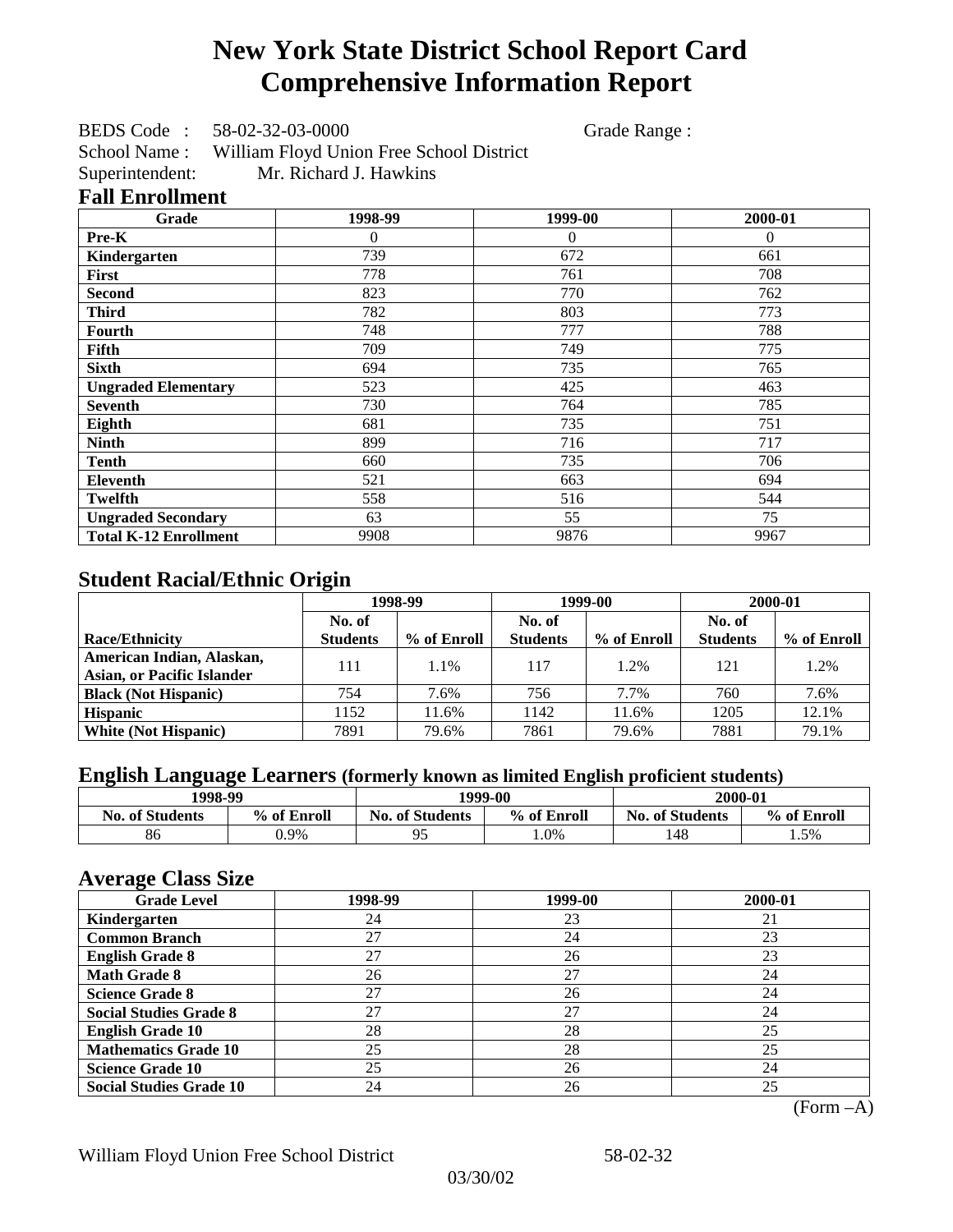## **District Need to Resource Capacity Category**

| <b>N/RC Category</b> | <b>Description</b>                                                   |
|----------------------|----------------------------------------------------------------------|
|                      | This is an urban or suburban school district with high student needs |
|                      | in relation to district resource capacity.                           |

### **Similar School Group and Description**

| <b>Description</b> |
|--------------------|
|                    |
|                    |

**All schools within the same N/RC category are divided into three similar groups defined by the percentage of students in the school who are eligible for the free lunch program and/or who are English Language Learners (formerly known as Limited English proficient).**

### **Attendance and Suspension**

|                               | 1997-98         |         |                 | 1998-99 | 1999-00         |         |
|-------------------------------|-----------------|---------|-----------------|---------|-----------------|---------|
|                               | No. of          | $%$ of  | No. of          | $%$ of  | No. of          | $%$ of  |
|                               | <b>Students</b> | Enroll. | <b>Students</b> | Enroll. | <b>Students</b> | Enroll. |
| <b>Annual Attendance Rate</b> |                 | 93.4%   |                 | 93.4%   |                 | 93.4%   |
| <b>Student Suspensions</b>    | 805             | 8.3%    | 756             | 7.6%    | 725             | 7.3%    |

### **Student Socioeconomic and Stability Indicators (Percent of Enrollment)**

|                          | 1998-99 | 1999-00   | 2000-01 |
|--------------------------|---------|-----------|---------|
| <b>Free Lunch</b>        | 38.5%   | 34.4%     | 33.9%   |
| <b>Reduced Lunch</b>     | 10.9%   | 11.4%     | 11.7%   |
| <b>Public Assistance</b> | N/A     | N/A       | N/A     |
| <b>Student Stability</b> | NA      | <b>NA</b> | NA      |

### **Staff Counts**

| 2000-01 |
|---------|
| 599     |
| 81      |
| 199     |
|         |
|         |
|         |

\*Teaching out of certification more than on an incidental basis.

(Form –B)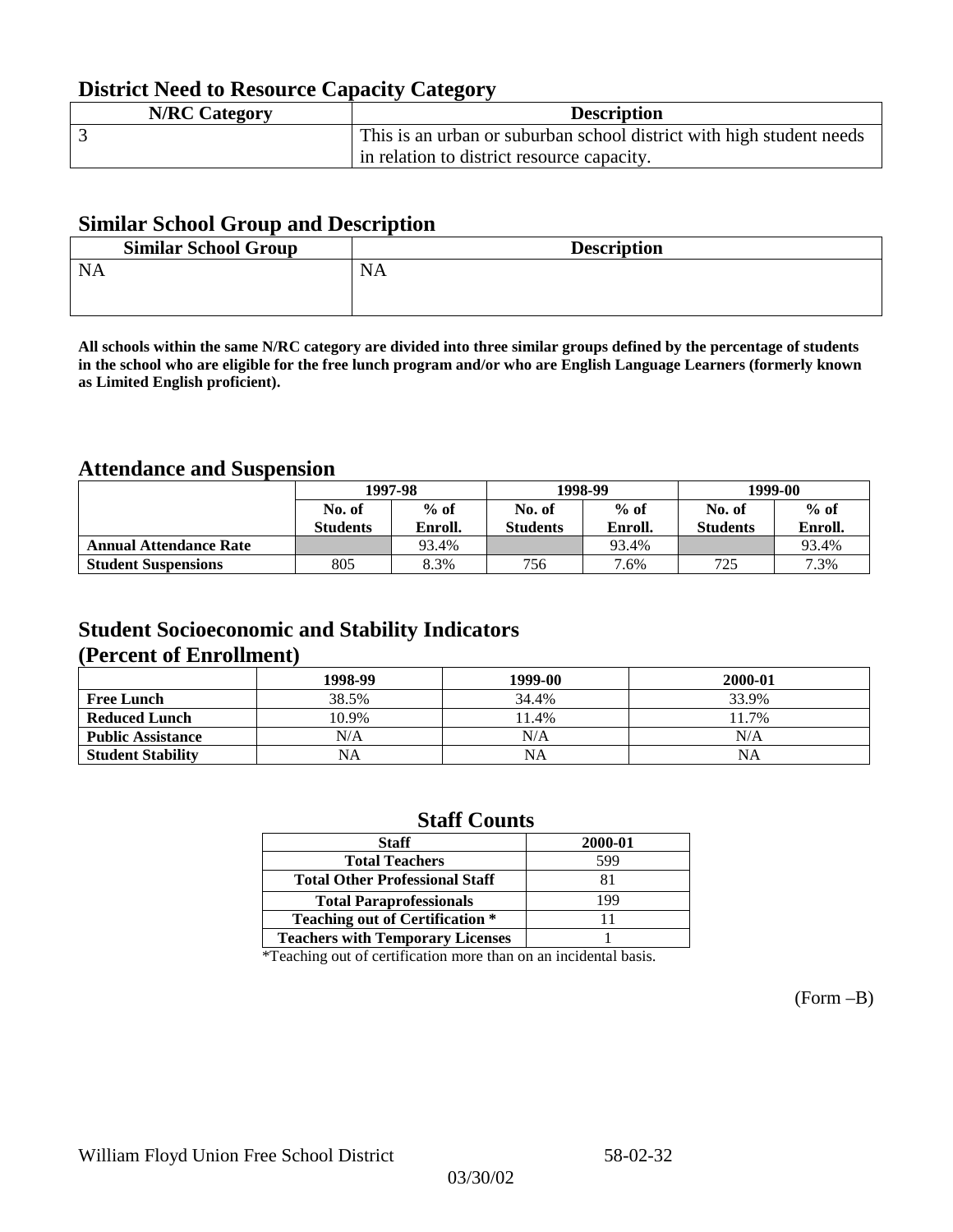# **High School Graduates and Dropouts**

|                           | 1998-99                           |                                                    | -<br>1999-00              |                                   |                                                    | 2000-01                          |                                   |                                                    |  |
|---------------------------|-----------------------------------|----------------------------------------------------|---------------------------|-----------------------------------|----------------------------------------------------|----------------------------------|-----------------------------------|----------------------------------------------------|--|
| Total<br><b>Graduates</b> | <b>Regents</b><br><b>Diplomas</b> | $\frac{6}{6}$<br><b>Regents</b><br><b>Diplomas</b> | Total<br><b>Graduates</b> | <b>Regents</b><br><b>Diplomas</b> | $\frac{6}{6}$<br><b>Regents</b><br><b>Diplomas</b> | <b>Total</b><br><b>Graduates</b> | <b>Regents</b><br><b>Diplomas</b> | $\frac{0}{0}$<br><b>Regents</b><br><b>Diplomas</b> |  |
| 455                       | 245                               | 54%                                                | 452                       | 245                               | 54%                                                | 455                              | 259                               | 57%                                                |  |

## **High School Graduates\* Earning Regents Diplomas (All Students)**

## **Distribution of 2000-01 Graduates (All Students)**

|                | To 4-year<br>College | To 2-year<br>College | <b>To Other Post-</b> | <b>To the Military</b> |                   | Other |
|----------------|----------------------|----------------------|-----------------------|------------------------|-------------------|-------|
|                |                      |                      | <b>Secondary</b>      |                        | <b>Employment</b> |       |
| <b>Number</b>  | 168                  | 169                  | 14                    | 26                     | 70                |       |
| <b>Percent</b> | 37%                  | 37%                  | 3%                    | 6%                     | $17\%$            | 0%    |

### **2000-01 High School Completers with Disabilities**

| Graduates* | <b>Regents</b><br><b>Diplomas</b> | <b>IEP Diplomas</b><br>or Certificates | <b>All 2000-01</b><br>completers |  |
|------------|-----------------------------------|----------------------------------------|----------------------------------|--|
| 'a         | b)                                |                                        | $(a+c)$                          |  |
|            |                                   |                                        |                                  |  |

\* Local Diplomas (including local diplomas with Regents endorsements)

### **High School Noncompletion Rates**

| ັ                    | 1998-99         |         |                 | 1999-00 | 2000-01         |         |
|----------------------|-----------------|---------|-----------------|---------|-----------------|---------|
|                      | No. of          | $%$ of  | No. of          | $%$ of  | No. of          | $%$ of  |
|                      | <b>Students</b> | Enroll. | <b>Students</b> | Enroll. | <b>Students</b> | Enroll. |
| Dropped out          | 109             | 4.1%    | 126             | 4.7%    | 99              | 3.6%    |
| Entered GED program* | l 36            | 5.1%    | 143             | 5.3%    | 102             | 3.8%    |

\* The number and percentage of students who entered an alternative program leading to a high school equivalency diploma during each school year.

 $(Form - C)$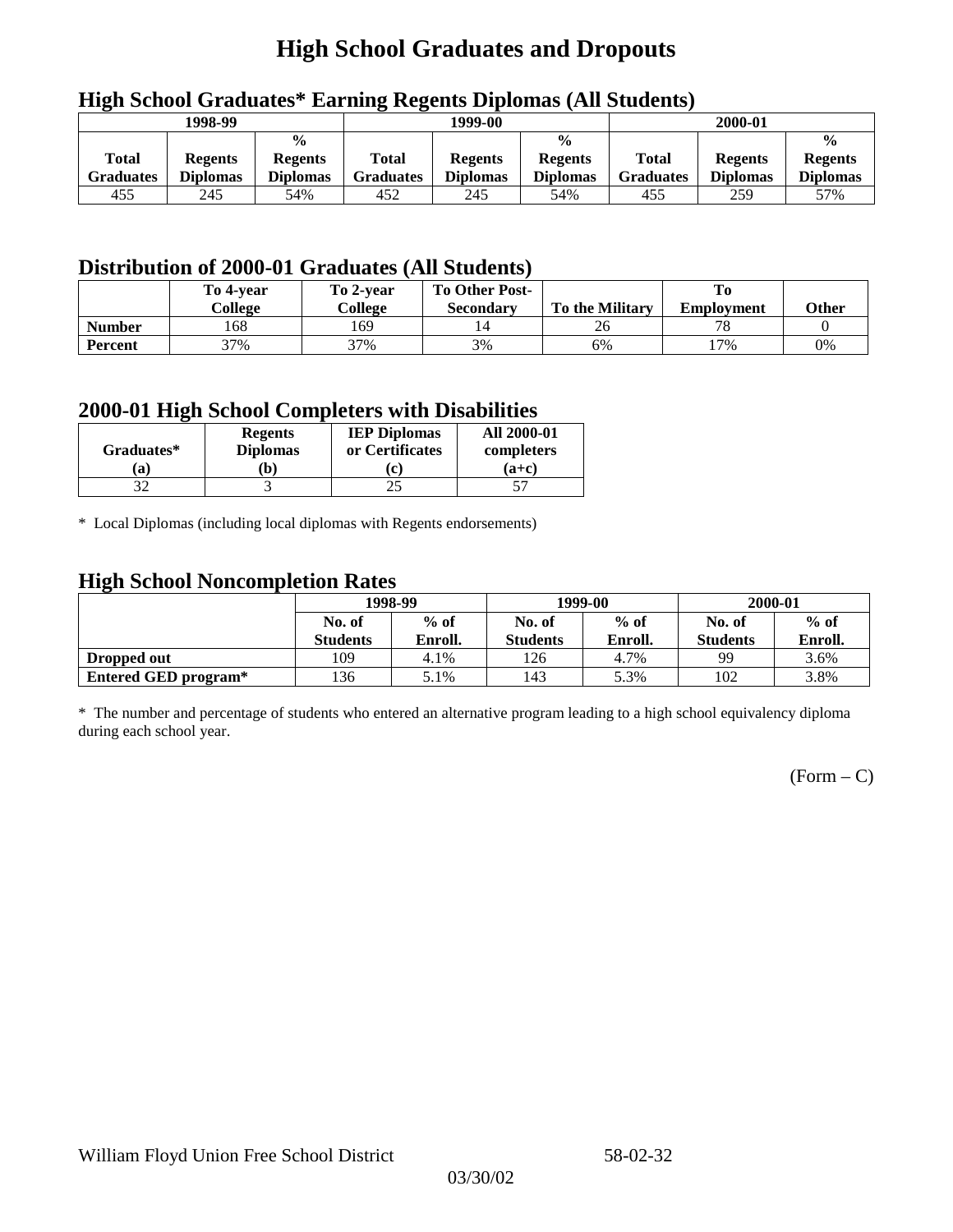## **Second Language Proficiency Examinations**

|                | 1998-99           |           |                   | 1999-00   | 2000-01           |           |  |
|----------------|-------------------|-----------|-------------------|-----------|-------------------|-----------|--|
| <b>Test</b>    | <b>No. Tested</b> | % Passing | <b>No. Tested</b> | % Passing | <b>No. Tested</b> | % Passing |  |
| French         | 61                | 97%       | 48                | 83%       | 46                | 96%       |  |
| <b>German</b>  |                   | $0\%$     |                   | 0%        |                   | 0%        |  |
| <b>Italian</b> | 137               | 82%       | 137               | 88%       | 139               | 72%       |  |
| Latin          |                   | 0%        |                   | 0%        |                   | 0%        |  |
| <b>Spanish</b> | 338               | 89%       | 385               | 85%       | 360               | 73%       |  |

#### **General Education Students**

#### **Students with Disabilities**

|                | 1998-99    |           |                   | 1999-00   | 2000-01    |           |  |
|----------------|------------|-----------|-------------------|-----------|------------|-----------|--|
| <b>Test</b>    | No. Tested | % Passing | <b>No. Tested</b> | % Passing | No. Tested | % Passing |  |
| French         |            | 0%        |                   | 0%        |            | 0%        |  |
| <b>German</b>  |            | 0%        |                   | $0\%$     |            | 0%        |  |
| Italian        |            | 0%        |                   | 0%        |            | 29%       |  |
| Latin          |            | 0%        |                   | $0\%$     |            | 0%        |  |
| <b>Spanish</b> |            | 0%        |                   | 0%        |            | 47%       |  |

**School reports contain data for students with disabilities for the 1999-00 and 2000-01 school years only because of changes in data collection procedures; 1998-99 data do not appear. District reports contain data for all students with disabilities enrolled in the district for the 1998-99, 1999-00 and 2000-01 school years.**

 $(Form - D)$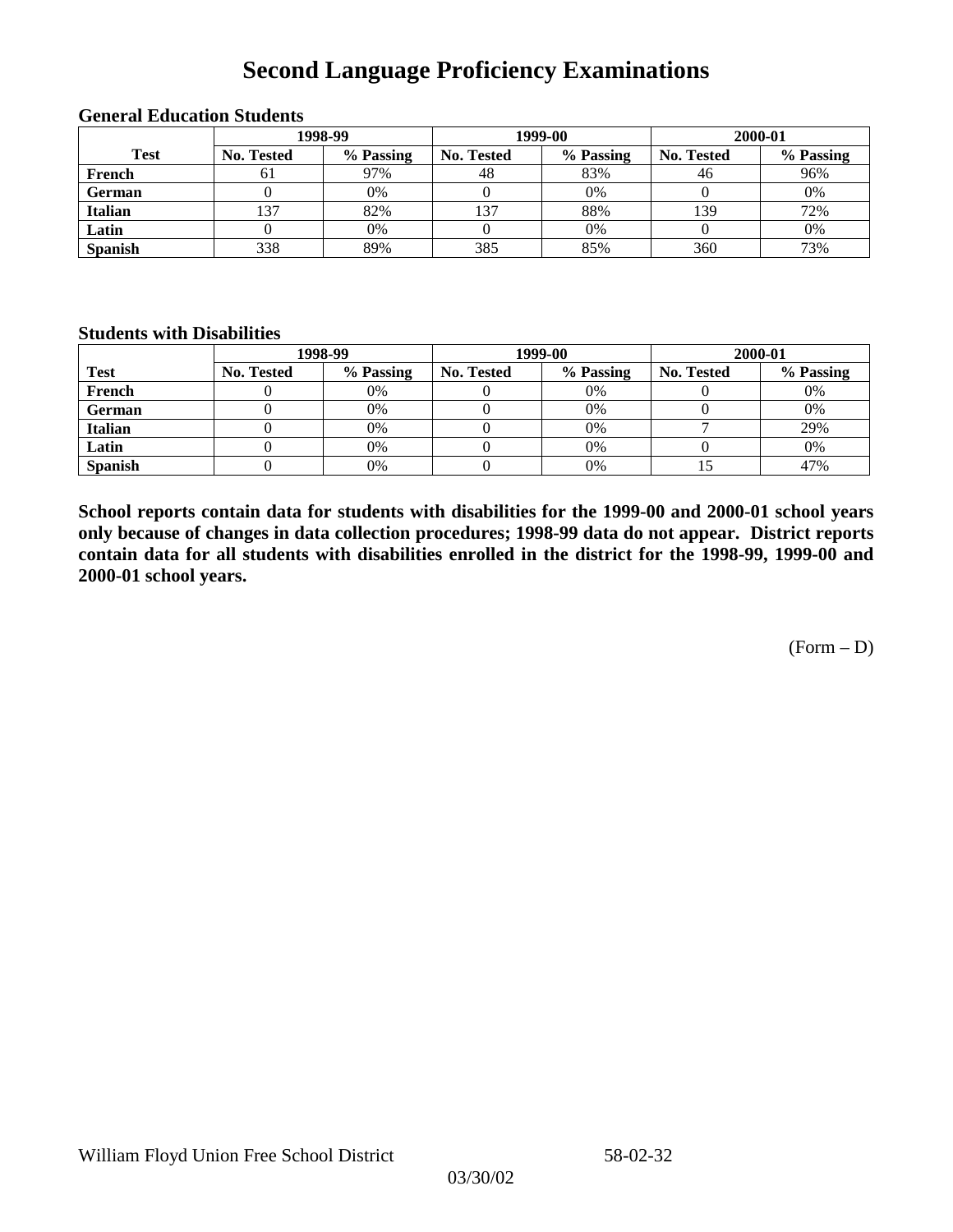## **Regents Competency Tests**

|                       | 1998-99           |           |                   | 1999-00   | 2000-01           |           |  |
|-----------------------|-------------------|-----------|-------------------|-----------|-------------------|-----------|--|
| <b>Test</b>           | <b>No. Tested</b> | % Passing | <b>No. Tested</b> | % Passing | <b>No. Tested</b> | % Passing |  |
| <b>Math</b>           | 29                | 83%       | 19                | 58%       |                   |           |  |
| <b>Science</b>        | 196               | 74%       | 85                | 78%       | 21                | 71%       |  |
| <b>Reading</b>        | 38                | 97%       |                   | 75%       |                   |           |  |
| Writing               | 41                | 80%       |                   | 50%       |                   |           |  |
| <b>Global Studies</b> | 36                | 78%       | 45                | 38%       |                   | 50%       |  |
| US Hist & Gov't.      |                   | 71%       | 20                | 80%       |                   | 91%       |  |

#### **General Education Students**

#### **Students with Disabilities**

|                       |                   | 1998-99   | 1999-00           |           | 2000-01           |           |
|-----------------------|-------------------|-----------|-------------------|-----------|-------------------|-----------|
| <b>Test</b>           | <b>No. Tested</b> | % Passing | <b>No. Tested</b> | % Passing | <b>No. Tested</b> | % Passing |
| <b>Math</b>           | 66                | 50%       | 83                | 37%       | 52                | 69%       |
| <b>Science</b>        | 102               | 32%       | 84                | 55%       | 69                | 38%       |
| <b>Reading</b>        | 48                | 67%       | 27                | 59%       | 44                | 70%       |
| Writing               | 46                | 46%       |                   | 50%       | 44                | 61%       |
| <b>Global Studies</b> | 83                | 40%       | 55                | 25%       | 66                | 6%        |
| US Hist & Gov't.      |                   | 39%       | 37                | 57%       | 45                | 31%       |

**School reports contain data for students with disabilities for the 1999-00 and 2000-01 school years only because of changes in data collection procedures; 1998-99 data do not appear. District reports contain data for all students with disabilities enrolled in the district for the 1998-99, 1999-00 and 2000-01 school years.**

(Form –E)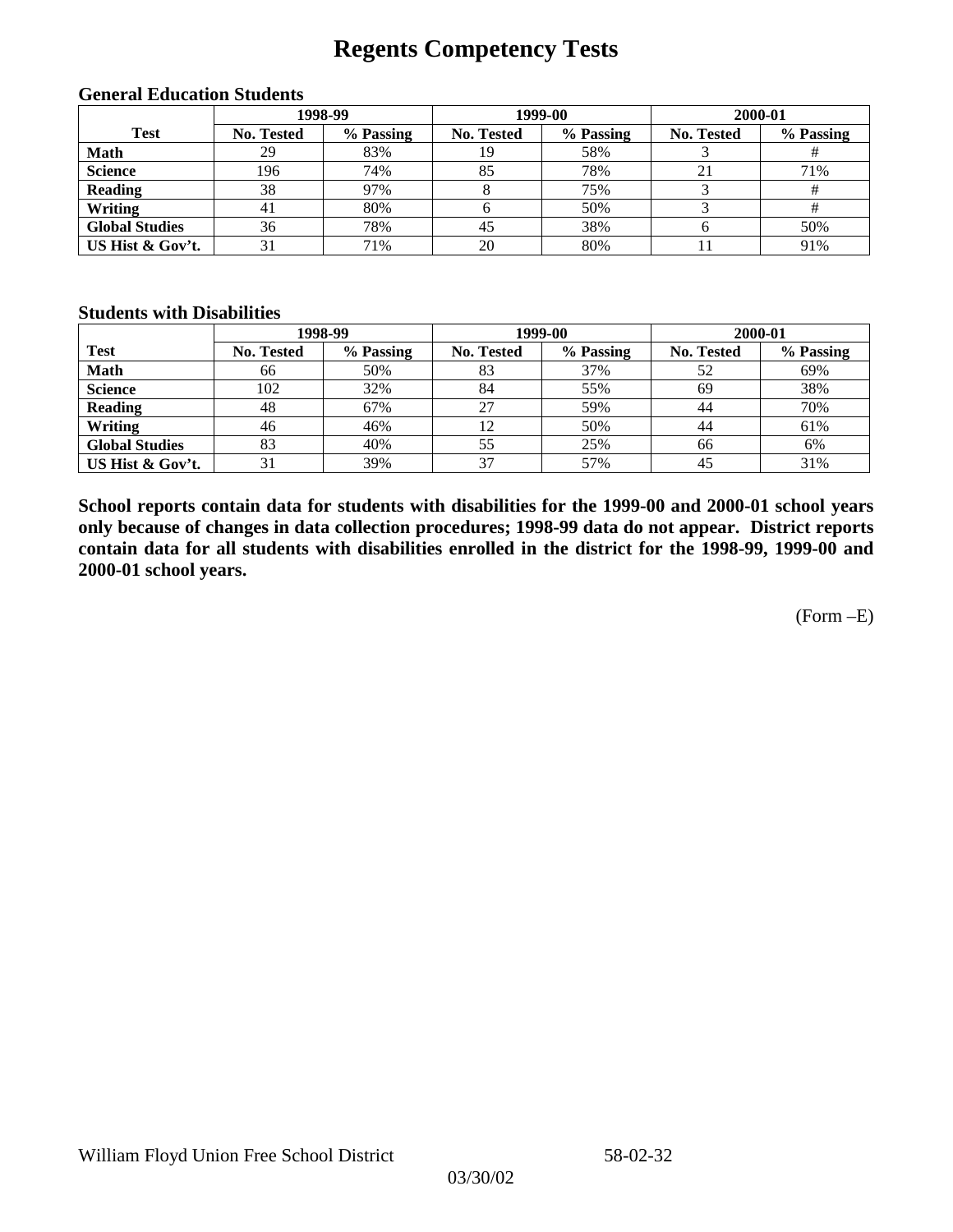|                                                             | <b>All Students</b> |                                                        |                 | <b>Students with Disabilities</b> |                  |                  |  |  |
|-------------------------------------------------------------|---------------------|--------------------------------------------------------|-----------------|-----------------------------------|------------------|------------------|--|--|
|                                                             | 1999                | 2000                                                   | 2001            | 1999                              | 2000             | 2001             |  |  |
|                                                             |                     | <b>Comprehensive English</b>                           |                 |                                   |                  |                  |  |  |
| Number Tested                                               | 435                 | 495                                                    | 561             | 40                                | 48               | 33               |  |  |
| Number scoring 55 to 100                                    | 390                 | 463                                                    | 527             | 14                                | $\overline{31}$  | 13               |  |  |
| Number scoring 65 to 100                                    | 353                 | 375                                                    | 478             | $\,8\,$                           | 13               | $\mathbf{1}$     |  |  |
| Number scoring 85 to 100                                    | 74                  | 57                                                     | 129             | $\overline{0}$                    | $\overline{0}$   | $\overline{0}$   |  |  |
| Percentage of Tested Scoring 55-100                         | 90%                 | 94%                                                    | 94%             | 35%                               | 65%              | 39%              |  |  |
| Percentage of Tested Scoring 65-100                         | 81%                 | 76%                                                    | 85%             | 20%                               | 27%              | 3%               |  |  |
| Percentage of Tested Scoring 85-100                         | 17%                 | 12%                                                    | 23%             | $0\%$                             | 0%               | $0\%$            |  |  |
|                                                             |                     | Math I                                                 |                 |                                   |                  |                  |  |  |
| Number Tested                                               | 763                 | 265                                                    | 142             | 43                                | 51               | $\boldsymbol{7}$ |  |  |
| Number scoring 55 to 100                                    | 522                 | 146                                                    | 79              | 12                                | 10               | $\overline{2}$   |  |  |
| Number scoring 65 to 100                                    | 414                 | 99                                                     | 45              | 10                                | $\overline{2}$   | $\mathbf{1}$     |  |  |
| Number scoring 85 to 100                                    | 119                 | $\overline{20}$                                        | $\overline{3}$  | $\overline{0}$                    | $\overline{0}$   | $\overline{0}$   |  |  |
| Percentage of Tested Scoring 55-100                         | 68%                 | 55%                                                    | 56%             | 28%                               | 20%              | 29%              |  |  |
| Percentage of Tested Scoring 65-100                         | 54%                 | 37%                                                    | 32%             | 23%                               | 4%               | 14%              |  |  |
| Percentage of Tested Scoring 85-100                         | 16%                 | $8\%$                                                  | $2\%$           | 0%                                | 0%               | $0\%$            |  |  |
| Math A                                                      |                     |                                                        |                 |                                   |                  |                  |  |  |
| Number Tested                                               | $\boldsymbol{0}$    | $\mathbf{0}$                                           | 477             | $\overline{0}$                    | $\boldsymbol{0}$ | 43               |  |  |
| Number scoring 55 to 100                                    | $\overline{0}$      | $\overline{0}$                                         | $\frac{1}{374}$ | $\overline{0}$                    | $\overline{0}$   | 11               |  |  |
| Number scoring 65 to 100                                    | $\overline{0}$      | $\mathbf{0}$                                           | 339             | $\boldsymbol{0}$                  | $\mathbf{0}$     | $\tau$           |  |  |
| Number scoring 85 to 100                                    | $\overline{0}$      | $\overline{0}$                                         | 111             | $\mathbf{0}$                      | $\boldsymbol{0}$ | $\mathbf{1}$     |  |  |
| Percentage of Tested Scoring 55-100                         | 0%                  | 0%                                                     | 78%             | 0%                                | 0%               | 26%              |  |  |
| Percentage of Tested Scoring 65-100                         | 0%                  | 0%                                                     | 71%             | 0%                                | 0%               | 16%              |  |  |
| Percentage of Tested Scoring 85-100                         | 0%                  | 0%                                                     | 23%             | 0%                                | 0%               | 2%               |  |  |
|                                                             |                     | <b>Global Studies (last administered January 2000)</b> |                 |                                   |                  |                  |  |  |
| Number Tested                                               | 536                 | $\mathbf{0}$                                           |                 | 14                                | $\boldsymbol{0}$ |                  |  |  |
| Number scoring 55 to 100                                    | 452                 | $\overline{0}$                                         |                 | $\overline{12}$                   | $\mathbf{0}$     |                  |  |  |
| Number scoring 65 to 100                                    | 366                 | $\mathbf{0}$                                           |                 | 6                                 | $\mathbf{0}$     |                  |  |  |
| Number scoring 85 to 100                                    | 63                  | $\Omega$                                               |                 | $\theta$                          | $\Omega$         |                  |  |  |
| Percentage of Tested Scoring 55-100                         | 84%                 | 0%                                                     |                 | 86%                               | $0\%$            |                  |  |  |
| Percentage of Tested Scoring 65-100                         | 68%                 | 0%                                                     |                 | 43%                               | 0%               |                  |  |  |
| Percentage of Tested Scoring 85-100                         | 12%                 | $\overline{0\%}$                                       |                 | $0\%$                             | 0%               |                  |  |  |
| Global History and Geography (first administered June 2000) |                     |                                                        |                 |                                   |                  |                  |  |  |
| Number Tested                                               |                     | 566                                                    | 673             |                                   | 54               | 25               |  |  |
| Number scoring 55 to 100                                    |                     | 500                                                    | 610             |                                   | 26               | $\overline{10}$  |  |  |
| Number scoring 65 to 100                                    |                     | 435                                                    | 532             |                                   | 13               | $\overline{5}$   |  |  |
| Number scoring 85 to 100                                    |                     | 121                                                    | 147             |                                   | $\mathbf{1}$     | $\mathbf{1}$     |  |  |
| Percentage of Tested Scoring 55-100                         |                     | 88%                                                    | 91%             |                                   | 48%              | 40%              |  |  |
| Percentage of Tested Scoring 65-100                         |                     | 77%                                                    | 79%             |                                   | 24%              | 20%              |  |  |
| Percentage of Tested Scoring 85-100                         |                     | 21%                                                    | 22%             |                                   | 2%               | 4%               |  |  |

 $(Form - G)$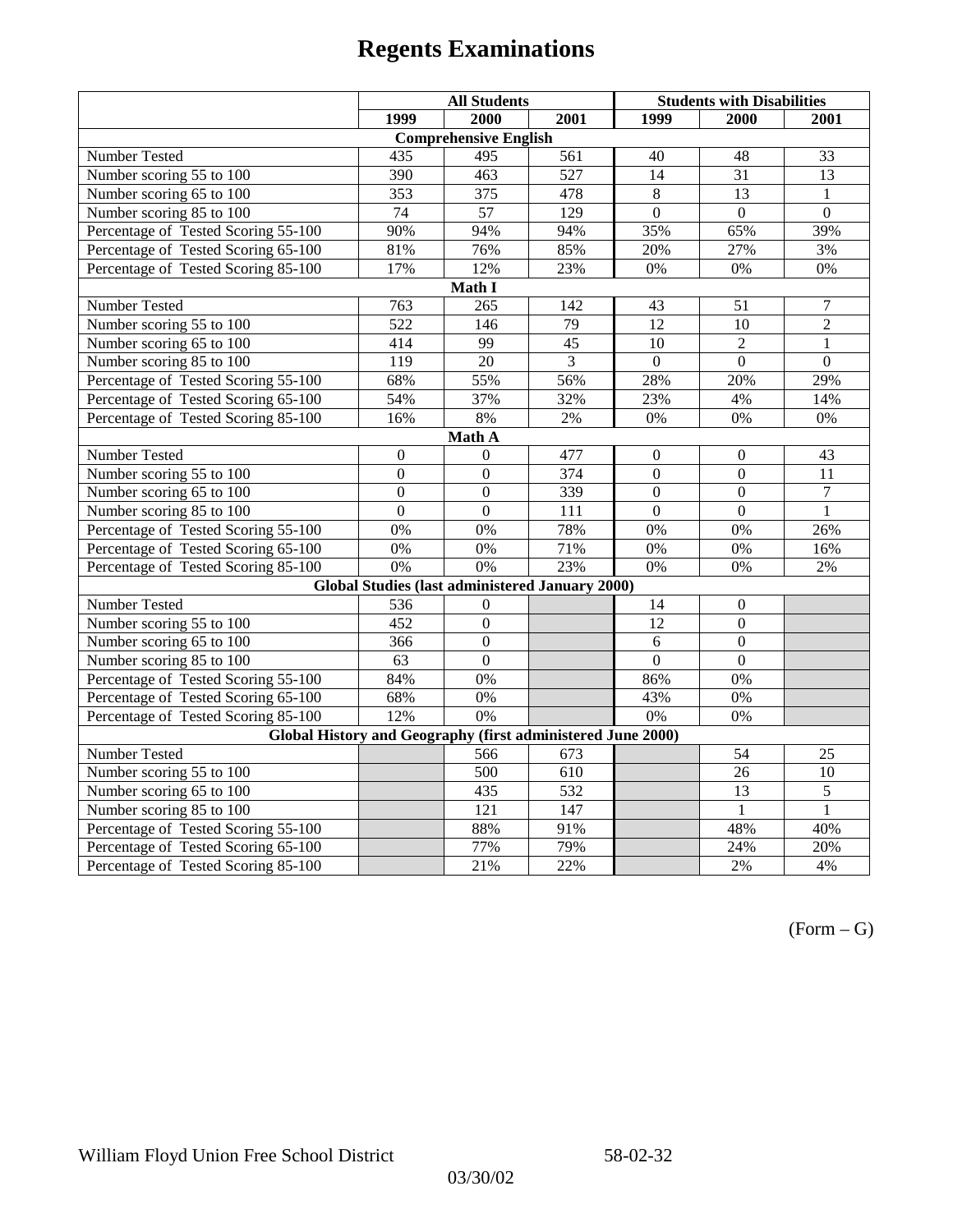|                                                              |      | <b>All Students</b>                                        |          | <b>Students with Disabilities</b> |          |          |
|--------------------------------------------------------------|------|------------------------------------------------------------|----------|-----------------------------------|----------|----------|
|                                                              | 1999 | 2000                                                       | 2001     | 1999                              | 2000     | 2001     |
| U.S. History and Government (last administered January 2001) |      |                                                            |          |                                   |          |          |
| Number Tested                                                | 442  | 466                                                        | 13       | 17                                | 22       |          |
| Number scoring 55 to 100                                     | 417  | 450                                                        | 8        | 14                                | 20       | #        |
| Number scoring 65 to 100                                     | 380  | 407                                                        | 4        | 11                                | 11       | #        |
| Number scoring 85 to 100                                     | 123  | 132                                                        | $\Omega$ | $\Omega$                          | $\Omega$ | #        |
| Percentage of Tested Scoring 55-100                          | 94%  | 97%                                                        | 62%      | 82%                               | 91%      | #        |
| Percentage of Tested Scoring 65-100                          | 86%  | 87%                                                        | 31%      | 65%                               | 50%      | #        |
| Percentage of Tested Scoring 85-100                          | 28%  | 28%                                                        | 0%       | $0\%$                             | 0%       | #        |
|                                                              |      | U.S. History and Government (first administered June 2001) |          |                                   |          |          |
| Number Tested                                                |      |                                                            | 533      |                                   |          | 29       |
| Number scoring 55 to 100                                     |      |                                                            | 457      |                                   |          | 6        |
| Number scoring 65 to 100                                     |      |                                                            | 416      |                                   |          | 3        |
| Number scoring 85 to 100                                     |      |                                                            | 161      |                                   |          | $\Omega$ |
| Percentage of Tested Scoring 55-100                          |      |                                                            | 86%      |                                   |          | 21%      |
| Percentage of Tested Scoring 65-100                          |      |                                                            | 78%      |                                   |          | 10%      |
| Percentage of Tested Scoring 85-100                          |      |                                                            | 30%      |                                   |          | 0%       |

(Form – H)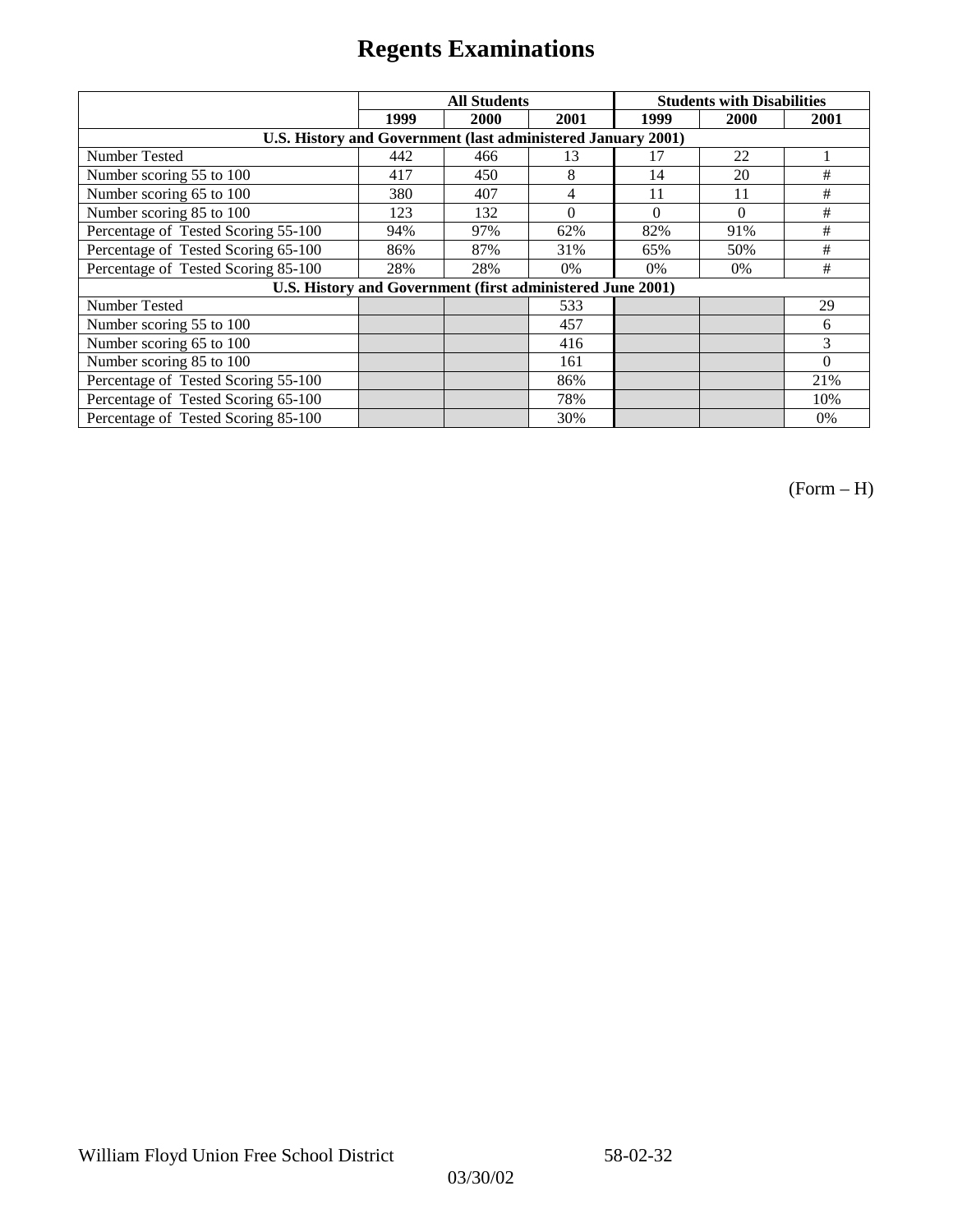# **Average Grade Enrollment**

### **All Students**

| Year | Grade 9<br><b>Enrollment</b><br>(June) | Grade 10<br><b>Enrollment</b><br>(June) | Grade 11<br><b>Enrollment</b><br>(June) | Grade 12<br><b>Enrollment</b><br>(June) | $AGE^*$ |
|------|----------------------------------------|-----------------------------------------|-----------------------------------------|-----------------------------------------|---------|
| 1999 | 849                                    | 575                                     | 476                                     | 502                                     | 601     |
| 2000 | 746                                    | 695                                     | 589                                     | 503                                     | 633     |
| 2001 | 722                                    | 640                                     | 376                                     | 486                                     | 556     |

\* In schools with no grade 9 - 12 enrollment, AGE is the grade 8 enrollment

#### **Students with Disabilities**

| Year | Grade 9<br><b>Enrollment</b> | Grade 10<br><b>Enrollment</b> | Grade 11<br><b>Enrollment</b> | Grade 12<br><b>Enrollment</b> | $AGE^*$ |
|------|------------------------------|-------------------------------|-------------------------------|-------------------------------|---------|
|      | (June)                       | (June)                        | (June)                        | (June)                        |         |
| 1999 | 114                          | 50                            | 58                            | 41                            | 66      |
| 2000 | 96                           | 113                           | 76                            | 55                            | 85      |
| 2001 | 103                          | 78                            | 65                            | 52                            | 75      |

\* In schools with no grade 9 - 12 enrollment, AGE is the grade 8 enrollment

(Form – I)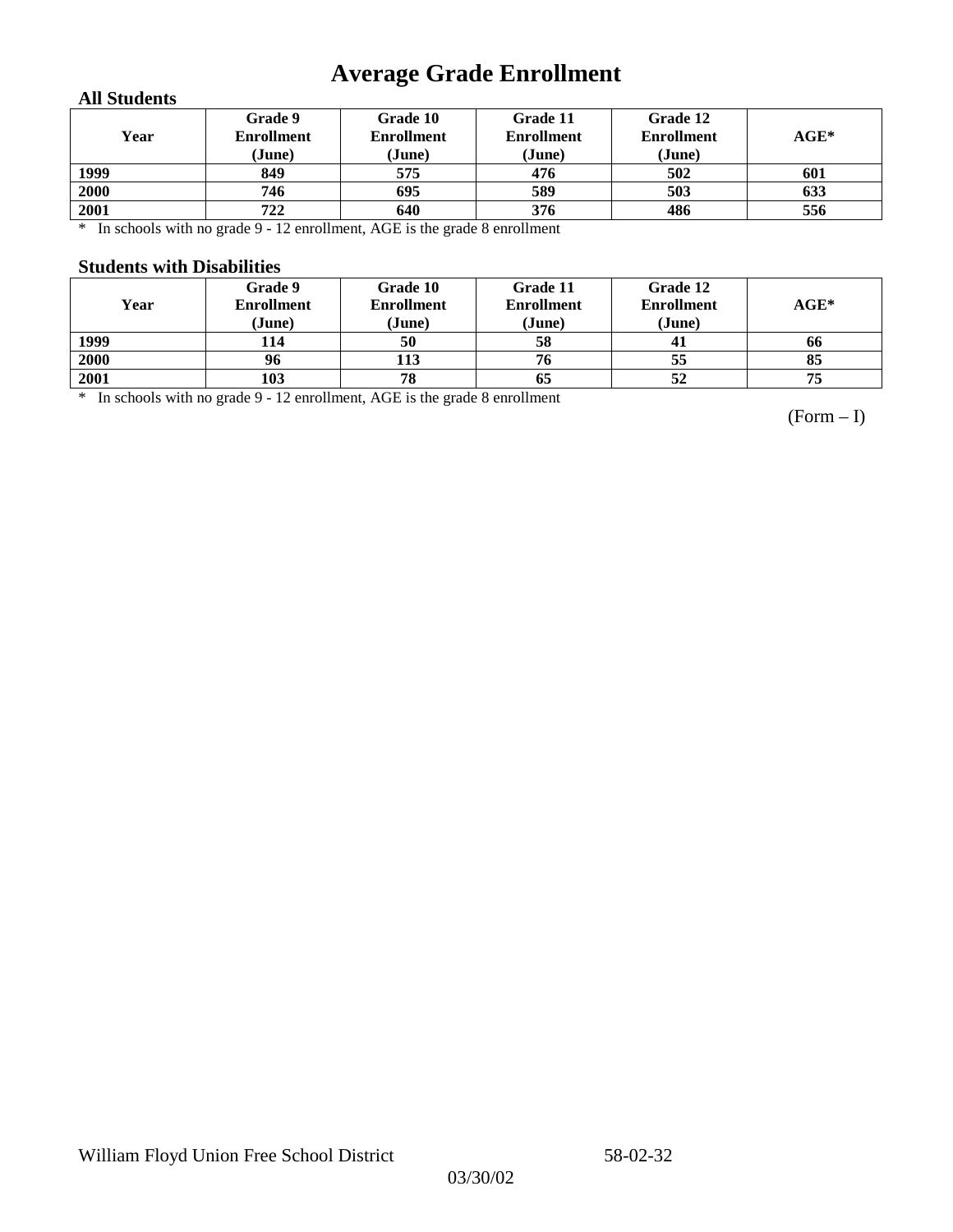|                                       | <b>All Students</b> |                              |                  | <b>Students with Disabilities</b> |                           |                          |
|---------------------------------------|---------------------|------------------------------|------------------|-----------------------------------|---------------------------|--------------------------|
|                                       | 1999                | 2000                         | 2001             | 1999                              | 2000                      | 2001                     |
| <b>Average Grade Enrollment (AGE)</b> | 601                 | 633                          | 556              | 66                                | 85                        | 75                       |
|                                       |                     | <b>Comprehensive French</b>  |                  |                                   |                           |                          |
| Number Tested                         | 57                  | 41                           | 50               | $\mathbf{0}$                      | $\theta$                  | $\mathbf{0}$             |
| Number scoring 55 to 100              | $\overline{57}$     | $\overline{38}$              | 50               | $\theta$                          | $\Omega$                  | $\mathbf{0}$             |
| Number scoring 65 to 100              | 56                  | 37                           | 48               | $\mathbf{0}$                      | $\mathbf{0}$              | $\mathbf{0}$             |
| Number scoring 85 to 100              | 23                  | 10                           | 20               | $\overline{0}$                    | $\mathbf{0}$              | $\mathbf{0}$             |
| Percentage of AGE Tested              | 9%                  | 6%                           | 9%               | 0%                                | 0%                        | 0%                       |
| Percentage of AGE Scoring 55-100      | 9%                  | 6%                           | 9%               | 0%                                | 0%                        | 0%                       |
| Percentage of AGE Scoring 65-100      | 9%                  | 6%                           | 9%               | 0%                                | 0%                        | 0%                       |
| Percentage of AGE Scoring 85-100      | 4%                  | 2%                           | 4%               | $0\%$                             | 0%                        | 0%                       |
| Percentage of Tested Scoring 65-100   | 98%                 | 90%                          | 96%              | 0%                                | $\overline{0\%}$          | 0%                       |
|                                       |                     | <b>Comprehensive Italian</b> |                  |                                   |                           |                          |
| Number Tested                         | 61                  | 64                           | 59               | 1                                 | 1                         | $\overline{4}$           |
| Number scoring 55 to 100              | 61                  | 64                           | $\overline{59}$  | $\overline{\#}$                   | #                         | $\frac{1}{2}$            |
| Number scoring 65 to 100              | 60                  | 63                           | 58               | $\overline{\overline{H}}$         | $\#$                      | $\overline{+}$           |
| Number scoring 85 to 100              | $\overline{23}$     | 34                           | 29               | #                                 | #                         | $\#$                     |
| Percentage of AGE Tested              | 10%                 | 10%                          | 11%              | $\overline{\overline{H}}$         | $\overline{\overline{t}}$ | $\overline{+}$           |
| Percentage of AGE Scoring 55-100      | 10%                 | 10%                          | 11%              | $\overline{\#}$                   | #                         | $\overline{\overline{}}$ |
| Percentage of AGE Scoring 65-100      | 10%                 | 10%                          | 10%              | $\frac{1}{2}$                     | $\overline{\#}$           | #                        |
| Percentage of AGE Scoring 85-100      | 4%                  | 5%                           | 5%               | $\overline{\overline{t}}$         | #                         | #                        |
| Percentage of Tested Scoring 65-100   | 98%                 | 98%                          | 98%              | $\#$                              | $\#$                      | $\#$                     |
|                                       |                     | <b>Comprehensive German</b>  |                  |                                   |                           |                          |
| Number Tested                         | $\mathbf{0}$        | $\theta$                     | $\boldsymbol{0}$ | $\overline{0}$                    | $\theta$                  | $\mathbf{0}$             |
| Number scoring 55 to 100              | $\mathbf{0}$        | $\mathbf{0}$                 | $\overline{0}$   | $\overline{0}$                    | $\overline{0}$            | $\mathbf{0}$             |
| Number scoring 65 to 100              | $\overline{0}$      | $\mathbf{0}$                 | $\overline{0}$   | $\overline{0}$                    | $\mathbf{0}$              | $\boldsymbol{0}$         |
| Number scoring 85 to 100              | $\overline{0}$      | $\overline{0}$               | $\overline{0}$   | $\overline{0}$                    | $\overline{0}$            | $\overline{0}$           |
| Percentage of AGE Tested              | 0%                  | 0%                           | 0%               | 0%                                | 0%                        | 0%                       |
| Percentage of AGE Scoring 55-100      | 0%                  | 0%                           | 0%               | 0%                                | 0%                        | 0%                       |
| Percentage of AGE Scoring 65-100      | 0%                  | 0%                           | 0%               | 0%                                | 0%                        | 0%                       |
| Percentage of AGE Scoring 85-100      | 0%                  | 0%                           | 0%               | 0%                                | 0%                        | 0%                       |
| Percentage of Tested Scoring 65-100   | 0%                  | 0%                           | 0%               | 0%                                | 0%                        | 0%                       |
|                                       |                     | <b>Comprehensive Hebrew</b>  |                  |                                   |                           |                          |
| Number Tested                         | $\boldsymbol{0}$    | $\Omega$                     | $\boldsymbol{0}$ | $\boldsymbol{0}$                  | $\boldsymbol{0}$          | $\boldsymbol{0}$         |
| Number scoring 55 to 100              | $\boldsymbol{0}$    | $\mathbf{0}$                 | $\overline{0}$   | $\overline{0}$                    | $\mathbf{0}$              | $\mathbf{0}$             |
| Number scoring 65 to 100              | $\boldsymbol{0}$    | $\mathbf{0}$                 | $\overline{0}$   | $\overline{0}$                    | $\mathbf{0}$              | $\mathbf{0}$             |
| Number scoring 85 to 100              | $\overline{0}$      | $\overline{0}$               | $\overline{0}$   | $\overline{0}$                    | $\Omega$                  | $\mathbf{0}$             |
| Percentage of AGE Tested              | 0%                  | 0%                           | 0%               | 0%                                | 0%                        | 0%                       |
| Percentage of AGE Scoring 55-100      | 0%                  | 0%                           | 0%               | 0%                                | 0%                        | 0%                       |
| Percentage of AGE Scoring 65-100      | 0%                  | 0%                           | 0%               | 0%                                | 0%                        | 0%                       |
| Percentage of AGE Scoring 85-100      | 0%                  | 0%                           | 0%               | $0\%$                             | 0%                        | 0%                       |
| Percentage of Tested Scoring 65-100   | 0%                  | 0%                           | 0%               | 0%                                | 0%                        | 0%                       |

(Form –J)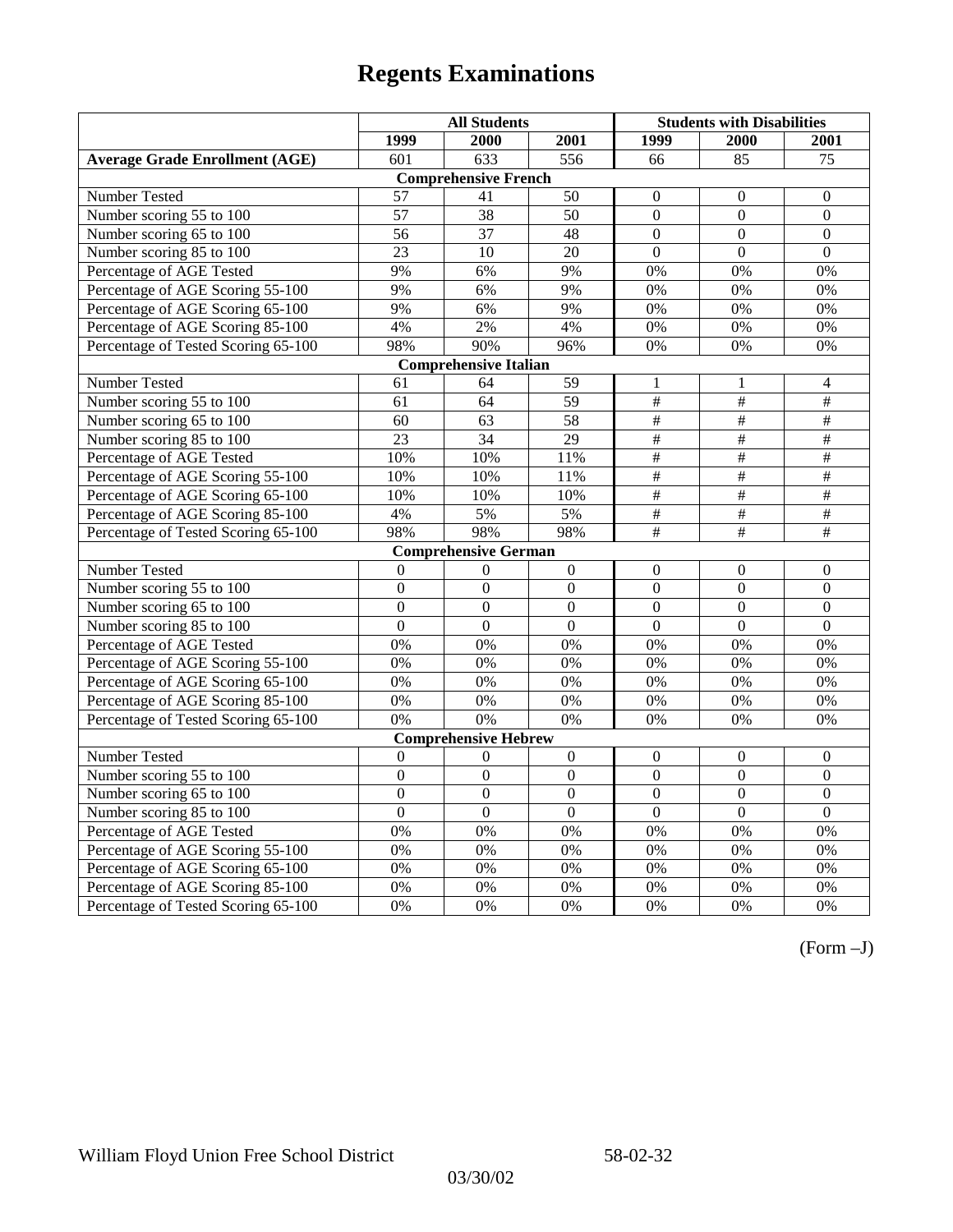|                                       | <b>All Students</b> |                            |                  | <b>Students with Disabilities</b> |                |                |  |  |
|---------------------------------------|---------------------|----------------------------|------------------|-----------------------------------|----------------|----------------|--|--|
|                                       | 1999                | 2000                       | 2001             | 1999                              | 2000           | 2001           |  |  |
| <b>Average Grade Enrollment (AGE)</b> | 601                 | 633                        | 556              | 66                                | 85             | 75             |  |  |
| <b>Comprehensive Spanish</b>          |                     |                            |                  |                                   |                |                |  |  |
| Number Tested                         | 116                 | 197                        | 204              | $\mathfrak{2}$                    | 3              | $\overline{2}$ |  |  |
| Number scoring 55 to 100              | 110                 | 187                        | 201              | #                                 | $\#$           | $\#$           |  |  |
| Number scoring 65 to 100              | 104                 | 184                        | 198              | #                                 | #              | #              |  |  |
| Number scoring 85 to 100              | 42                  | 75                         | 112              | #                                 | #              | #              |  |  |
| Percentage of AGE Tested              | 19%                 | 31%                        | 37%              | #                                 | #              | #              |  |  |
| Percentage of AGE Scoring 55-100      | 18%                 | 30%                        | 36%              | #                                 | $\#$           | $\#$           |  |  |
| Percentage of AGE Scoring 65-100      | 17%                 | 29%                        | 36%              | #                                 | #              | #              |  |  |
| Percentage of AGE Scoring 85-100      | 7%                  | 12%                        | 20%              | #                                 | #              | #              |  |  |
| Percentage of Tested Scoring 65-100   | 90%                 | 93%                        | 97%              | #                                 | #              | #              |  |  |
|                                       |                     | <b>Comprehensive Latin</b> |                  |                                   |                |                |  |  |
| Number Tested                         | $\overline{0}$      | $\theta$                   | $\Omega$         | $\overline{0}$                    | $\overline{0}$ | $\theta$       |  |  |
| Number scoring 55 to 100              | $\overline{0}$      | $\Omega$                   | $\boldsymbol{0}$ | $\theta$                          | $\theta$       | $\Omega$       |  |  |
| Number scoring 65 to 100              | $\mathbf{0}$        | $\theta$                   | $\theta$         | $\theta$                          | $\theta$       | $\Omega$       |  |  |
| Number scoring 85 to 100              | $\overline{0}$      | $\Omega$                   | $\Omega$         | $\Omega$                          | $\theta$       | $\Omega$       |  |  |
| Percentage of AGE Tested              | 0%                  | 0%                         | 0%               | 0%                                | 0%             | 0%             |  |  |
| Percentage of AGE Scoring 55-100      | 0%                  | 0%                         | 0%               | 0%                                | 0%             | 0%             |  |  |
| Percentage of AGE Scoring 65-100      | 0%                  | 0%                         | 0%               | 0%                                | 0%             | 0%             |  |  |
| Percentage of AGE Scoring 85-100      | 0%                  | 0%                         | 0%               | $0\%$                             | 0%             | 0%             |  |  |
| Percentage of Tested Scoring 65-100   | 0%                  | 0%                         | 0%               | 0%                                | 0%             | 0%             |  |  |

(Form – K)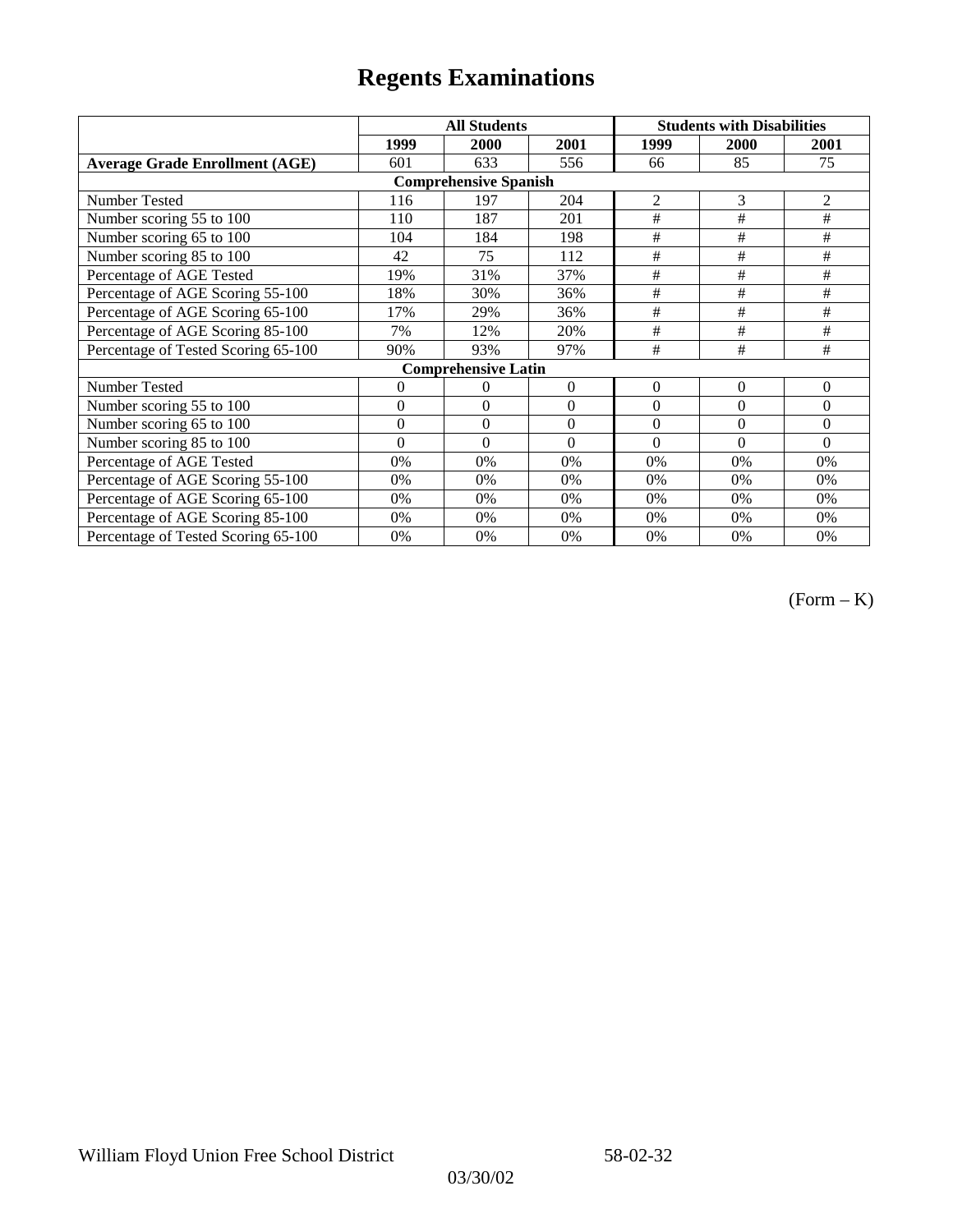|                                       |      | <b>All Students</b>                   |                |                  | <b>Students with Disabilities</b> |                          |  |  |
|---------------------------------------|------|---------------------------------------|----------------|------------------|-----------------------------------|--------------------------|--|--|
|                                       | 1999 | 2000                                  | 2001           | 1999             | 2000                              | 2001                     |  |  |
| <b>Average Grade Enrollment (AGE)</b> | 601  | 633                                   | 556            | 66               | 85                                | 75                       |  |  |
|                                       |      | Math II                               |                |                  |                                   |                          |  |  |
| Number Tested                         | 492  | 460                                   | 219            | 6                | 8                                 | 6                        |  |  |
| Number scoring 55 to 100              | 382  | 355                                   | 131            | $\overline{3}$   | 6                                 | 6                        |  |  |
| Number scoring 65 to 100              | 335  | 314                                   | 91             | 3                | 3                                 | 5                        |  |  |
| Number scoring 85 to 100              | 117  | 131                                   | 8              | $\overline{0}$   | $\overline{2}$                    | $\mathbf{0}$             |  |  |
| Percentage of AGE Tested              | 82%  | 73%                                   | 39%            | 9%               | 9%                                | 8%                       |  |  |
| Percentage of AGE Scoring 55-100      | 64%  | 56%                                   | 24%            | 5%               | 7%                                | 8%                       |  |  |
| Percentage of AGE Scoring 65-100      | 56%  | 50%                                   | 16%            | 5%               | 4%                                | 7%                       |  |  |
| Percentage of AGE Scoring 85-100      | 19%  | 21%                                   | 1%             | $0\%$            | 2%                                | $0\%$                    |  |  |
| Percentage of Tested Scoring 65-100   | 68%  | 68%                                   | 42%            | 50%              | 38%                               | 83%                      |  |  |
| Math III                              |      |                                       |                |                  |                                   |                          |  |  |
| Number Tested                         | 308  | 314                                   | 343            | $\boldsymbol{0}$ | $\overline{4}$                    | 3                        |  |  |
| Number scoring 55 to 100              | 271  | 280                                   | 303            | $\mathbf{0}$     | $\#$                              | $\frac{1}{2}$            |  |  |
| Number scoring 65 to 100              | 247  | 257                                   | 287            | $\overline{0}$   | $\#$                              | $\#$                     |  |  |
| Number scoring 85 to 100              | 93   | 98                                    | 132            | $\overline{0}$   | $\#$                              | $\#$                     |  |  |
| Percentage of AGE Tested              | 51%  | 50%                                   | 62%            | $0\%$            | $\overline{\overline{}}$          | $\#$                     |  |  |
| Percentage of AGE Scoring 55-100      | 45%  | 44%                                   | 54%            | $0\%$            | $\overline{\overline{}}$          | $\overline{\overline{}}$ |  |  |
| Percentage of AGE Scoring 65-100      | 41%  | 41%                                   | 52%            | $0\%$            | $\overline{\#}$                   | $\#$                     |  |  |
| Percentage of AGE Scoring 85-100      | 15%  | 15%                                   | 24%            | $0\%$            | $\#$                              | $\#$                     |  |  |
| Percentage of Tested Scoring 65-100   | 80%  | 82%                                   | 84%            | 0%               | #                                 | $\#$                     |  |  |
|                                       |      | Math B (first administered June 2001) |                |                  |                                   |                          |  |  |
| Number Tested                         |      |                                       | $\theta$       |                  |                                   | $\boldsymbol{0}$         |  |  |
| Number scoring 55 to 100              |      |                                       | $\overline{0}$ |                  |                                   | $\boldsymbol{0}$         |  |  |
| Number scoring 65 to 100              |      |                                       | $\overline{0}$ |                  |                                   | $\mathbf{0}$             |  |  |
| Number scoring 85 to 100              |      |                                       | $\overline{0}$ |                  |                                   | $\mathbf{0}$             |  |  |
| Percentage of AGE Tested              |      |                                       | 0%             |                  |                                   | 0%                       |  |  |
| Percentage of AGE Scoring 55-100      |      |                                       | 0%             |                  |                                   | $0\%$                    |  |  |
| Percentage of AGE Scoring 65-100      |      |                                       | 0%             |                  |                                   | 0%                       |  |  |
| Percentage of AGE Scoring 85-100      |      |                                       | 0%             |                  |                                   | 0%                       |  |  |
| Percentage of Tested Scoring 65-100   |      |                                       | 0%             |                  |                                   | 0%                       |  |  |

 $(Form - L)$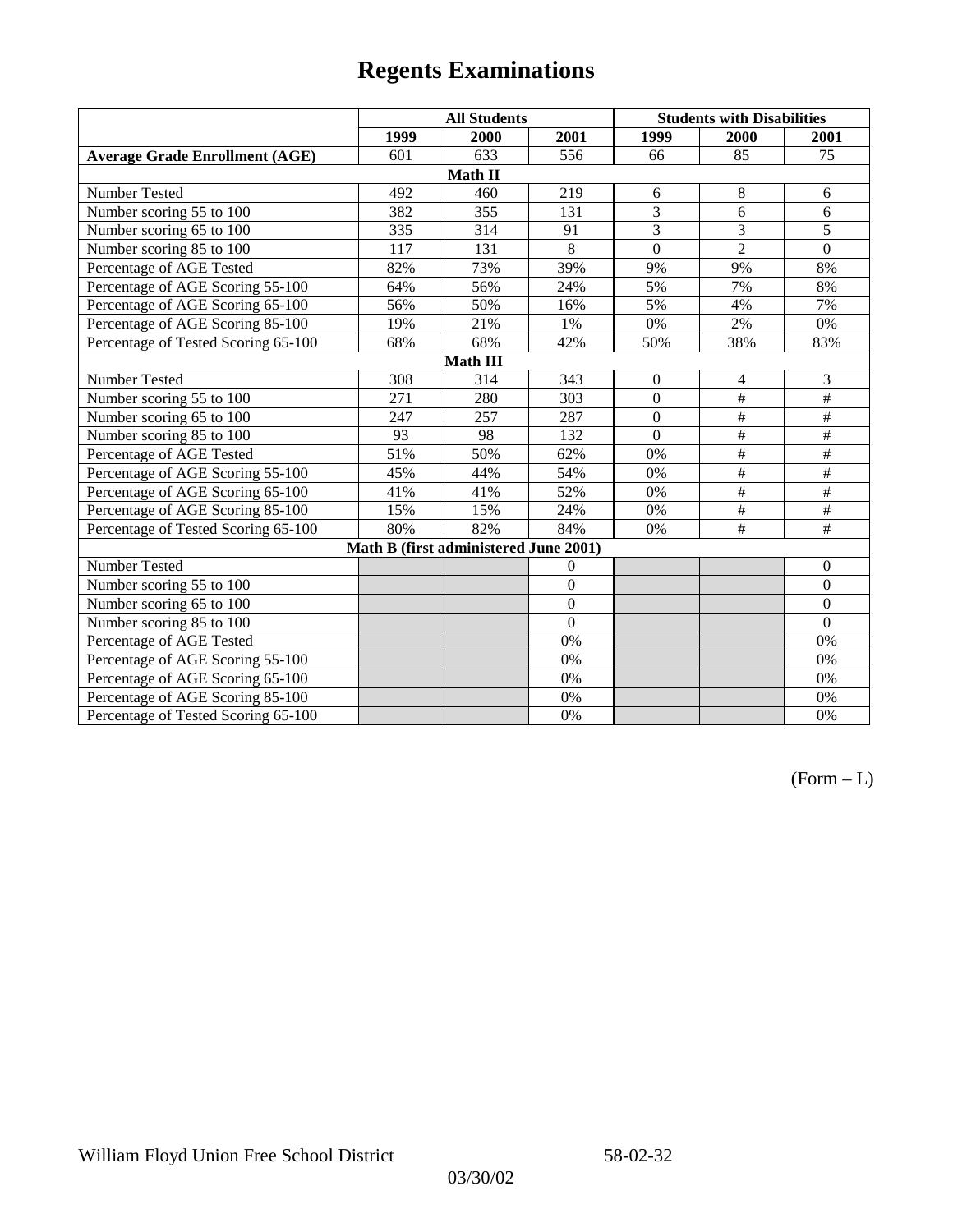|                                                                | <b>All Students</b> |                                                 |                  | <b>Students with Disabilities</b> |                      |                                                                           |  |  |
|----------------------------------------------------------------|---------------------|-------------------------------------------------|------------------|-----------------------------------|----------------------|---------------------------------------------------------------------------|--|--|
|                                                                | 1999                | 2000                                            | 2001             | 1999                              | 2000                 | 2001                                                                      |  |  |
| <b>Average Grade Enrollment (AGE)</b>                          | 601                 | 633                                             | 556              | 66                                | 85                   | 75                                                                        |  |  |
| Earth Science (last administered January 2001)                 |                     |                                                 |                  |                                   |                      |                                                                           |  |  |
| Number Tested                                                  | 27                  | 21                                              | 32               | $\mathbf{0}$                      | 1                    | $\theta$                                                                  |  |  |
| Number scoring 55 to 100                                       | 10                  | 12                                              | 17               | $\mathbf{0}$                      | $\#$                 | $\mathbf{0}$                                                              |  |  |
| Number scoring 65 to 100                                       | 3                   | 5                                               | $\overline{4}$   | $\boldsymbol{0}$                  | $\overline{\ddot{}}$ | $\boldsymbol{0}$                                                          |  |  |
| Number scoring 85 to 100                                       | $\mathbf{0}$        | $\mathbf{0}$                                    | $\mathbf{0}$     | $\mathbf{0}$                      | $\overline{\#}$      | $\mathbf{0}$                                                              |  |  |
| Percentage of AGE Tested                                       | 4%                  | 3%                                              | 6%               | 0%                                | $\#$                 | 0%                                                                        |  |  |
| Percentage of AGE Scoring 55-100                               | 2%                  | 2%                                              | 3%               | 0%                                | $\#$                 | 0%                                                                        |  |  |
| Percentage of AGE Scoring 65-100                               | 0%                  | 1%                                              | 1%               | 0%                                | $\overline{\#}$      | 0%                                                                        |  |  |
| Percentage of AGE Scoring 85-100                               | 0%                  | $0\%$                                           | 0%               | $0\%$                             | #                    | 0%                                                                        |  |  |
| Percentage of Tested Scoring 65-100                            | 11%                 | 24%                                             | 12%              | 0%                                | #                    | 0%                                                                        |  |  |
| Physical Setting: Earth Science (first administered June 2001) |                     |                                                 |                  |                                   |                      |                                                                           |  |  |
| Number Tested                                                  |                     |                                                 | 424              |                                   |                      | 11                                                                        |  |  |
| Number scoring 55 to 100                                       |                     |                                                 | 384              |                                   |                      | 9                                                                         |  |  |
| Number scoring 65 to 100                                       |                     |                                                 | 317              |                                   |                      | 6                                                                         |  |  |
| Number scoring 85 to 100                                       |                     |                                                 | 80               |                                   |                      | $\theta$                                                                  |  |  |
| Percentage of AGE Tested                                       |                     |                                                 | 76%              |                                   |                      | 15%                                                                       |  |  |
| Percentage of AGE Scoring 55-100                               |                     |                                                 | 69%              |                                   |                      | 12%                                                                       |  |  |
| Percentage of AGE Scoring 65-100                               |                     |                                                 | 57%              |                                   |                      | 8%                                                                        |  |  |
| Percentage of AGE Scoring 85-100                               |                     |                                                 | 14%              |                                   |                      | $0\%$                                                                     |  |  |
| Percentage of Tested Scoring 65-100                            |                     |                                                 | 75%              |                                   |                      | 55%                                                                       |  |  |
|                                                                |                     | <b>Biology (last administered January 2001)</b> |                  |                                   |                      |                                                                           |  |  |
| Number Tested                                                  | 403                 | 411                                             | 16               | $\mathfrak{Z}$                    | 7                    | $\boldsymbol{0}$                                                          |  |  |
| Number scoring 55 to 100                                       | 379                 | 390                                             | 11               | $\#$                              | $\overline{7}$       | $\mathbf{0}$                                                              |  |  |
| Number scoring 65 to 100                                       | 313                 | 344                                             | 3                | $\#$                              | $\overline{4}$       | $\theta$                                                                  |  |  |
| Number scoring 85 to 100                                       | 99                  | 92                                              | $\boldsymbol{0}$ | $\overline{\#}$                   | $\theta$             | $\Omega$                                                                  |  |  |
| Percentage of AGE Tested                                       | 67%                 | 65%                                             | 3%               | $\overline{\#}$                   | 8%                   | 0%                                                                        |  |  |
| Percentage of AGE Scoring 55-100                               | 63%                 | 62%                                             | 2%               | $\#$                              | 8%                   | 0%                                                                        |  |  |
| Percentage of AGE Scoring 65-100                               | 52%                 | 54%                                             | 1%               | $\#$                              | 5%                   | 0%                                                                        |  |  |
| Percentage of AGE Scoring 85-100                               | 16%                 | 15%                                             | 0%               | $\overline{\#}$                   | $0\%$                | 0%                                                                        |  |  |
| Percentage of Tested Scoring 65-100                            | 78%                 | 84%                                             | 19%              | #                                 | 57%                  | 0%                                                                        |  |  |
| <b>Chemistry</b>                                               |                     |                                                 |                  |                                   |                      |                                                                           |  |  |
| Number Tested                                                  | 291                 | 283                                             | 305              | $\overline{\mathcal{A}}$          | 4                    | 4                                                                         |  |  |
| Number scoring 55 to 100                                       | 274                 | 266                                             | 294              | $\#$                              | $\#$                 | $\overline{\#}$                                                           |  |  |
| Number scoring 65 to 100                                       | 242                 | 243                                             | 254              | $\frac{1}{2}$                     | $\frac{1}{2}$        | $\frac{1}{2}$                                                             |  |  |
| Number scoring 85 to 100                                       | 72                  | 65                                              | 84               | $\#$                              | $\#$                 | $\#$                                                                      |  |  |
| Percentage of AGE Tested                                       | 48%                 | 45%                                             | 55%              | $\#$                              | $\#$                 | $\#$                                                                      |  |  |
| Percentage of AGE Scoring 55-100                               | 46%                 | 42%                                             | 53%              | $\#$                              | #                    | #                                                                         |  |  |
| Percentage of AGE Scoring 65-100                               | 40%                 | 38%                                             | 46%              | $\overline{\#}$                   | $\overline{\#}$      | $\overline{\#}$                                                           |  |  |
| Percentage of AGE Scoring 85-100                               | 12%                 | 10%                                             | 15%              | $\frac{1}{2}$                     | $\frac{1}{2}$        | $\overline{\#}$                                                           |  |  |
| Percentage of Tested Scoring 65-100                            | 83%                 | 86%                                             | 83%              | $\#$                              | $\overline{+}$       | $\overline{+}$<br>$\Gamma$ <sub><math>\alpha</math></sub><br>$\mathbf{M}$ |  |  |

(Form – M)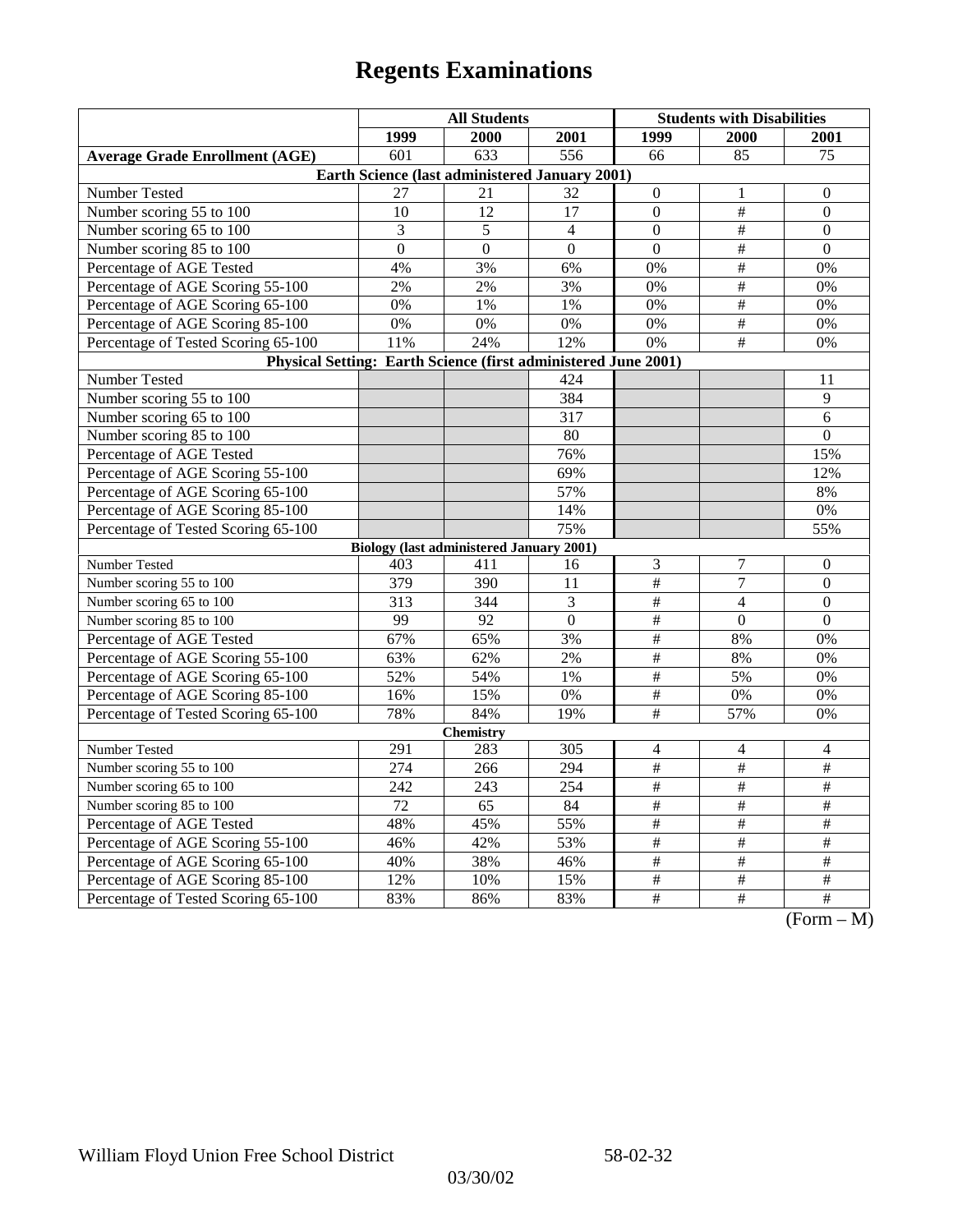|                                                   | <b>All Students</b> |      |      | <b>Students with Disabilities</b> |              |          |  |  |
|---------------------------------------------------|---------------------|------|------|-----------------------------------|--------------|----------|--|--|
|                                                   | 1999                | 2000 | 2001 | 1999                              | 2000         | 2001     |  |  |
| <b>Average Grade Enrollment (AGE)</b>             | 601                 | 633  | 556  | 66                                | 85           | 75       |  |  |
| Living Environment (first administered June 2001) |                     |      |      |                                   |              |          |  |  |
| <b>Number Tested</b>                              |                     |      | 524  |                                   |              | 31       |  |  |
| Number scoring 55 to 100                          |                     |      | 512  |                                   |              | 25       |  |  |
| Number scoring 65 to 100                          |                     |      | 496  |                                   |              | 19       |  |  |
| Number scoring 85 to 100                          |                     |      | 95   |                                   |              | $\Omega$ |  |  |
| Percentage of AGE Tested                          |                     |      | 94%  |                                   |              | 41%      |  |  |
| Percentage of AGE Scoring 55-100                  |                     |      | 92%  |                                   |              | 33%      |  |  |
| Percentage of AGE Scoring 65-100                  |                     |      | 89%  |                                   |              | 25%      |  |  |
| Percentage of AGE Scoring 85-100                  |                     |      | 17%  |                                   |              | 0%       |  |  |
| Percentage of Tested Scoring 65-100               |                     |      | 95%  |                                   |              | 61%      |  |  |
| <b>Physics</b>                                    |                     |      |      |                                   |              |          |  |  |
| Number Tested                                     | 127                 | 141  | 129  | $\mathbf{0}$                      | $\mathbf{0}$ | $\theta$ |  |  |
| Number scoring 55 to 100                          | 124                 | 139  | 129  | $\Omega$                          | $\theta$     | $\theta$ |  |  |
| Number scoring 65 to 100                          | 108                 | 125  | 117  | $\Omega$                          | $\theta$     | $\theta$ |  |  |
| Number scoring 85 to 100                          | 22                  | 30   | 33   | $\Omega$                          | $\Omega$     | $\Omega$ |  |  |
| Percentage of AGE Tested                          | 21%                 | 22%  | 23%  | 0%                                | 0%           | 0%       |  |  |
| Percentage of AGE Scoring 55-100                  | 21%                 | 22%  | 23%  | $0\%$                             | 0%           | 0%       |  |  |
| Percentage of AGE Scoring 65-100                  | 18%                 | 20%  | 21%  | 0%                                | 0%           | 0%       |  |  |
| Percentage of AGE Scoring 85-100                  | 4%                  | 5%   | 6%   | 0%                                | 0%           | 0%       |  |  |
| Percentage of Tested Scoring 65-100               | 85%                 | 89%  | 91%  | 0%                                | 0%           | 0%       |  |  |

(Form – N)